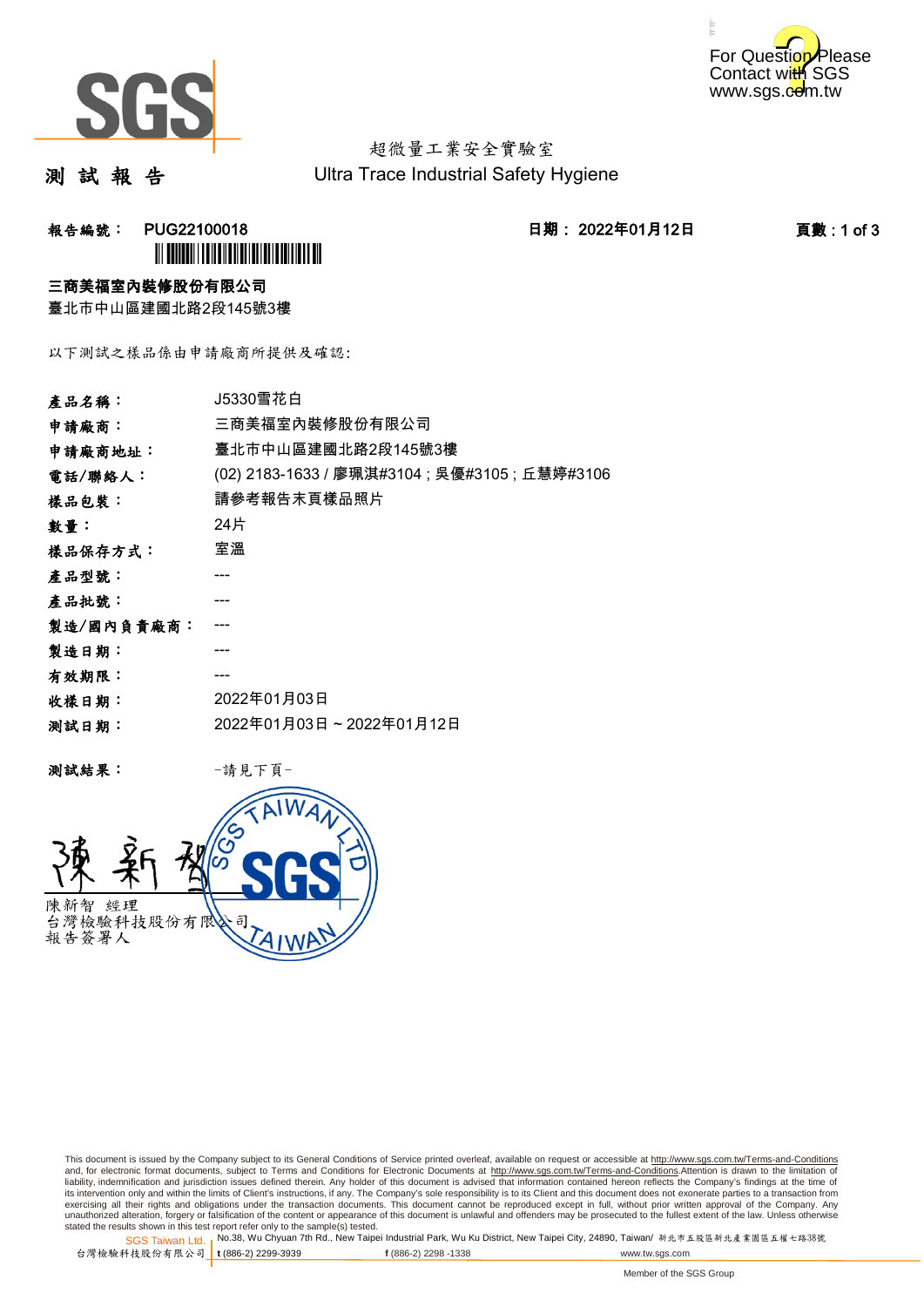

# 超微量工業安全實驗室

測 試 報 告

Ultra Trace Industrial Safety Hygiene

報告編號: PUG22100018 日期: 2022年01月12日 頁數 : 2 of 3

## ÌPUG22100018/Î

三商美福室內裝修股份有限公司

臺北市中山區建國北路2段145號3樓

#### 測試結果:

| 测試項目      | CAS NO.   | 测試方法                               | 测試<br>結果 | 定量/偵測<br>極限 | 單位   |
|-----------|-----------|------------------------------------|----------|-------------|------|
| 甲醛釋出量     |           | ---                                |          |             |      |
| 甲醛釋出量-平均值 | $50-00-0$ | 本測試參考CNS2215,以分光光度計<br>(UV/VIS)檢測。 | 0.973    | 0.0290      | mg/L |
| 甲醛釋出量-最大值 | $50-00-0$ | 本測試參考CNS2215,以分光光度計<br>(UV/VIS)檢測。 | 0.981    | 0.0290      | mg/L |

備註:

1.測試報告僅就委託者之委託事項提供測試結果,不對產品合法性做判斷。

2.本測試報告之所有檢驗內容,均依委託事項執行檢驗,如有不實,願意承擔完全責任。

3. 本報告不得分離,分離使用無效。

4.若該測試項目屬於定量分析則以「定量極限」表示;若該測試項目屬於定性分析則以「偵測極限」表示。

5.低於定量極限/偵測極限之測定值以「N.D.」或「 陰性」表示。微生物測試低於定量極限以「<定量極限值」表示。

6.甲醛釋出量:

| 記號  | 甲醛釋出量平均值 | 甲醛釋出量最大值 |
|-----|----------|----------|
|     | $0.3$ 以下 | $0.4$ 以下 |
| F۰  | $0.5$ 以下 | $0.7$ 以下 |
| ່ າ | 1.5以下    | $2.1$ 以下 |

- END -

This document is issued by the Company subject to its General Conditions of Service printed overleaf, available on request or accessible at http://www.sgs.com.tw/Terms-and-Conditions and, for electronic format documents, subject to Terms and Conditions for Electronic Documents at http://www.sgs.com.tw/Terms-and-Conditions.Attention is drawn to the limitation of liability, indemnification and jurisdiction issues defined therein. Any holder of this document is advised that information contained hereon reflects the Company's findings at the time of<br>its intervention only and within t exercising all their rights and obligations under the transaction documents. This document cannot be reproduced except in full, without prior written approval of the Company. Any<br>unauthorized alteration, forgery or falsifi

SGS Taiwan Ltd. 1 stated the results shown in this test report refer only to the sample(s) tested.<br>Stated the results shown in this test report refer only to the sample(s) tested.

台灣檢驗科技股份有限公司

**t** (886-2) 2299-3939 **f** (886-2) 2298 -1338 www.tw.sgs.com